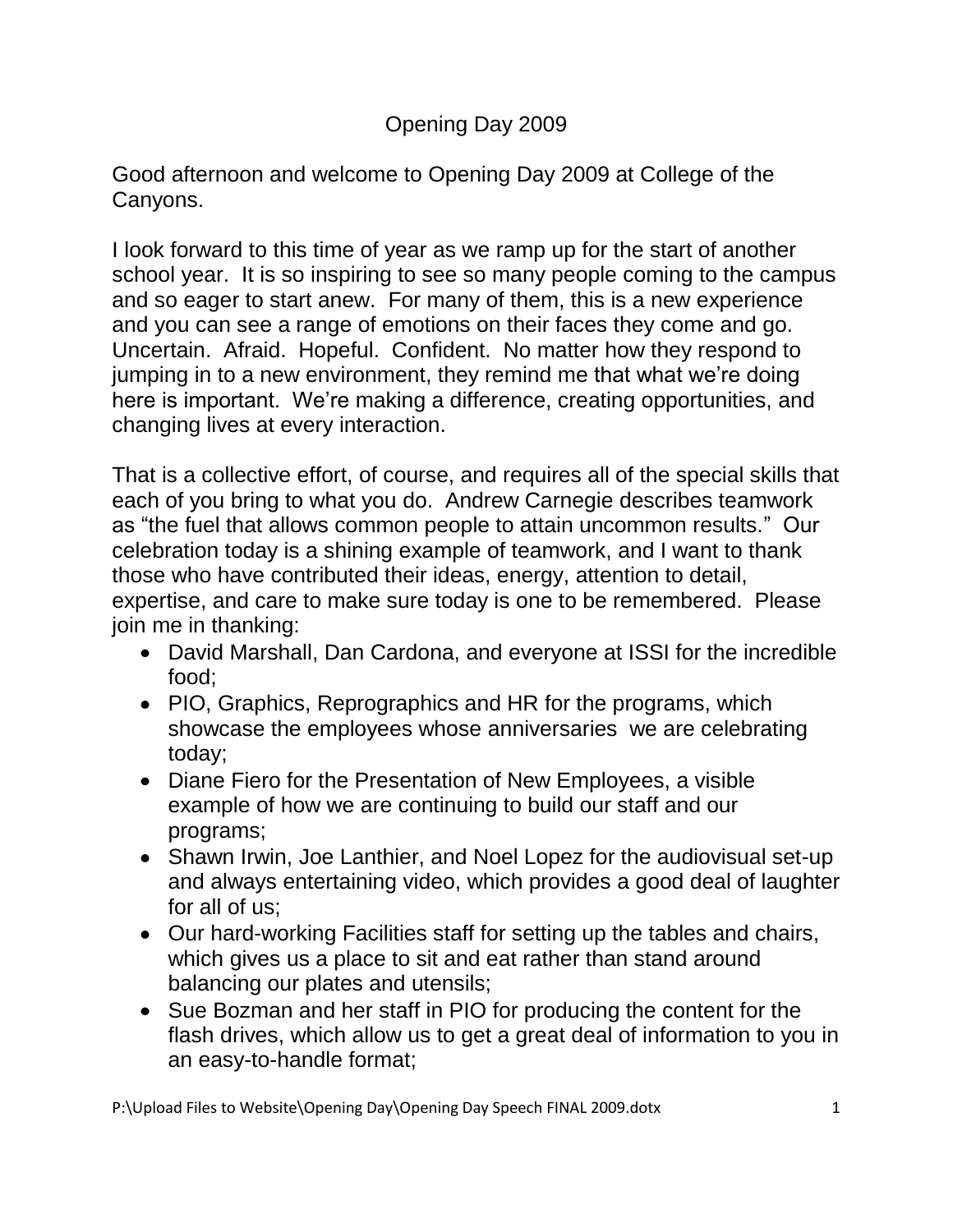- Nick Pavik for the t-shirt design, which you are wearing or hopefully will be in the future; and
- Mary Bates, David Bogna, Linda Clark, Renee Drake, Gail Ishimoto, Karyl Kicenski, Lynne Lowe, Bonni McGhee, Gay McMichael, Jamie Milteer, Sheryn Monheim, Debbie Nakashima, Judi Nugent, Sherilyn Plevack, Nancy Williams, Leila Yahata, and Robyn Yoon for handing out t-shirts and flash drives, and assisting with the decorations, which helped this wonderful event to run smoothly.

Today launches a new academic year at our college. And it also marks the start of a year-long celebration as we commemorate the college's 40<sup>th</sup> anniversary of service to the Santa Clarita Valley.

So let's flash back to the past. The year was 1969. That may sound like a long time ago to some of you. I'll probably regret this, but let's put that year in context. If you were alive in 1969, please stand up. OK, please sit down.

And if 1969 is something you've only heard about from your parents, or read about in history books, please stand up.

Wow! Our staff is even younger than I thought.

OK, you youngsters can sit down.

We better have a quick refresher on 1969. The first thing you need to know is this - it was a year of great music. In fact, the 60s were a decade of great music. **Hendrix. Zeppelin. Simon & Garfunkel. The Beatles. The Beach Boys. The Righteous Brothers. The Who. The Rolling Stones. And Floyd Moos.** And on and on it goes. I'd like to say the songs from that era are timeless, but now they call it "classic rock." That's just a polite way of saying something is old. So I better not hear any of your refer to me as "a classic."

I couldn't help but notice that some of the song titles from the '60s echo the COC experience, so you'll see some of them up on the screens while I'm talking.

Here's some other trivia from 1969: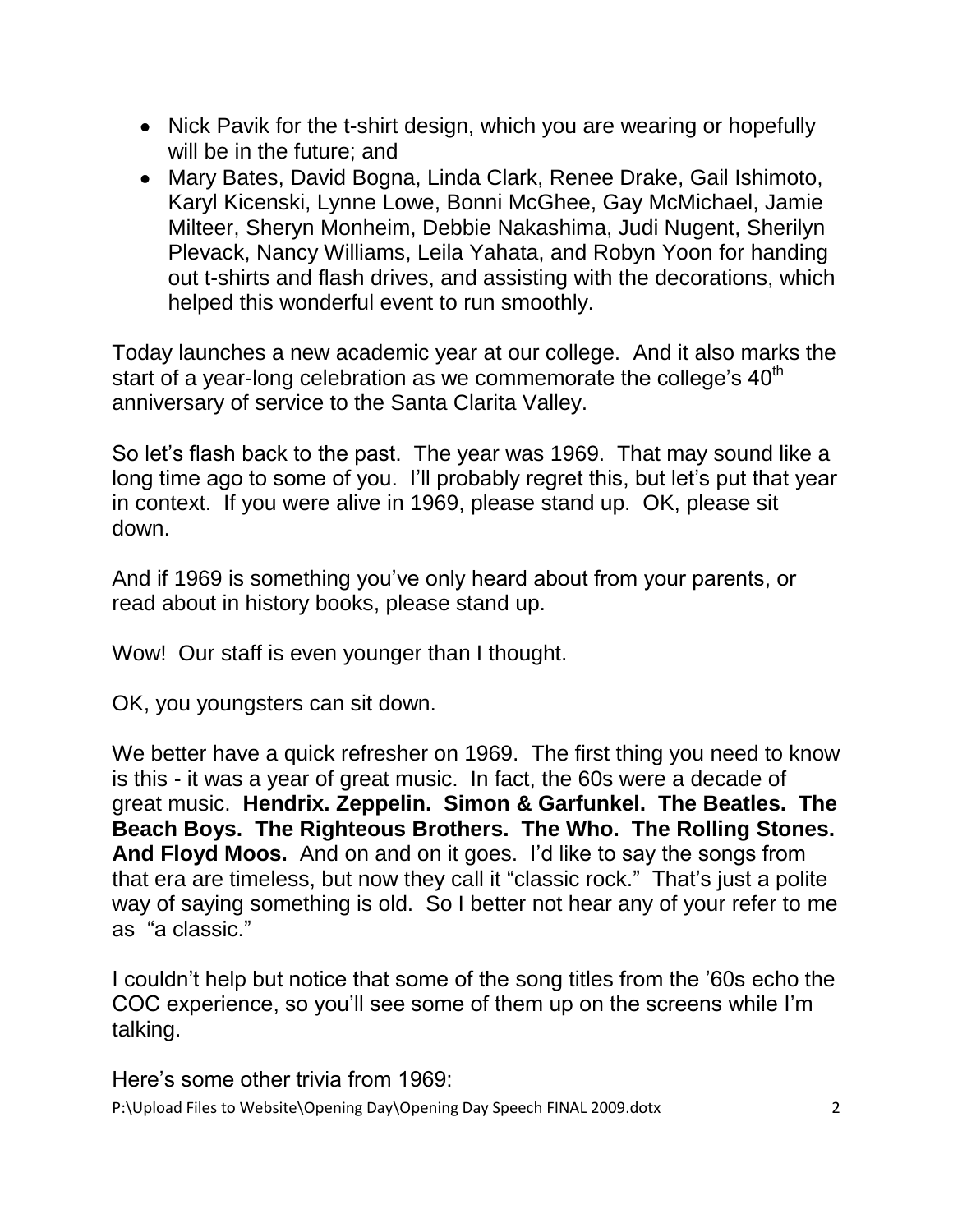- The average cost of a **new house** was about \$15,000.
- The average **annual income** was \$8,550.
- **Rent** was about \$135 per month.
- A new car could be had for \$3,270.
- **Gas** cost 35 cents a gallon.
- **Richard Nixon was president.**
- **The first Concorde** test flight was conducted in France.
- **Neil Armstrong** landed on the moon.
- **Wal-Mart** incorporated.
- 250,000 people marched on Washington in **protest** of the Vietnam War.
- The **Pontiac Firebird Trans Am** debuted. Did any of you have the privilege of driving one?
- The **UNIX** programming language was developed by a group of AT&T employees at Bell Labs.
- **Sesame Street** hit the airwaves.
- **"Easy Rider,"** starring Peter Fonda, Dennis Hopper, and Jack Nicholson, cruised into theaters.
- And 400,000 people gathered on a farm in upstate New York for three days of music, mud, and mind-altering substances remembered as "**Woodstock**."

So what were we doing in Santa Clarita while Woodstock was rocking?

College of the Canyons began classes on September 22, 1969. But just barely. Administrators were in a panic the weekend before as two instructors, and a board member were missing. Finally, about 30 minutes before the first classes started, **Tom Lawrence** wheeled his rusting, dented, VW microbus into the parking lot at Hart High. **Lee Smelser**, and **Bruce Fortine** all tumbled out of the back in a cloud of smoke. They quickly tried to explain their tardiness to an irate **Dr. Robert Rockwell**, the college's founding superintendent-president.

"Hey man, relax," Coach Smelser said.

"Yeah, and I've got just the thing to help you mellow out," Tom Lawrence said.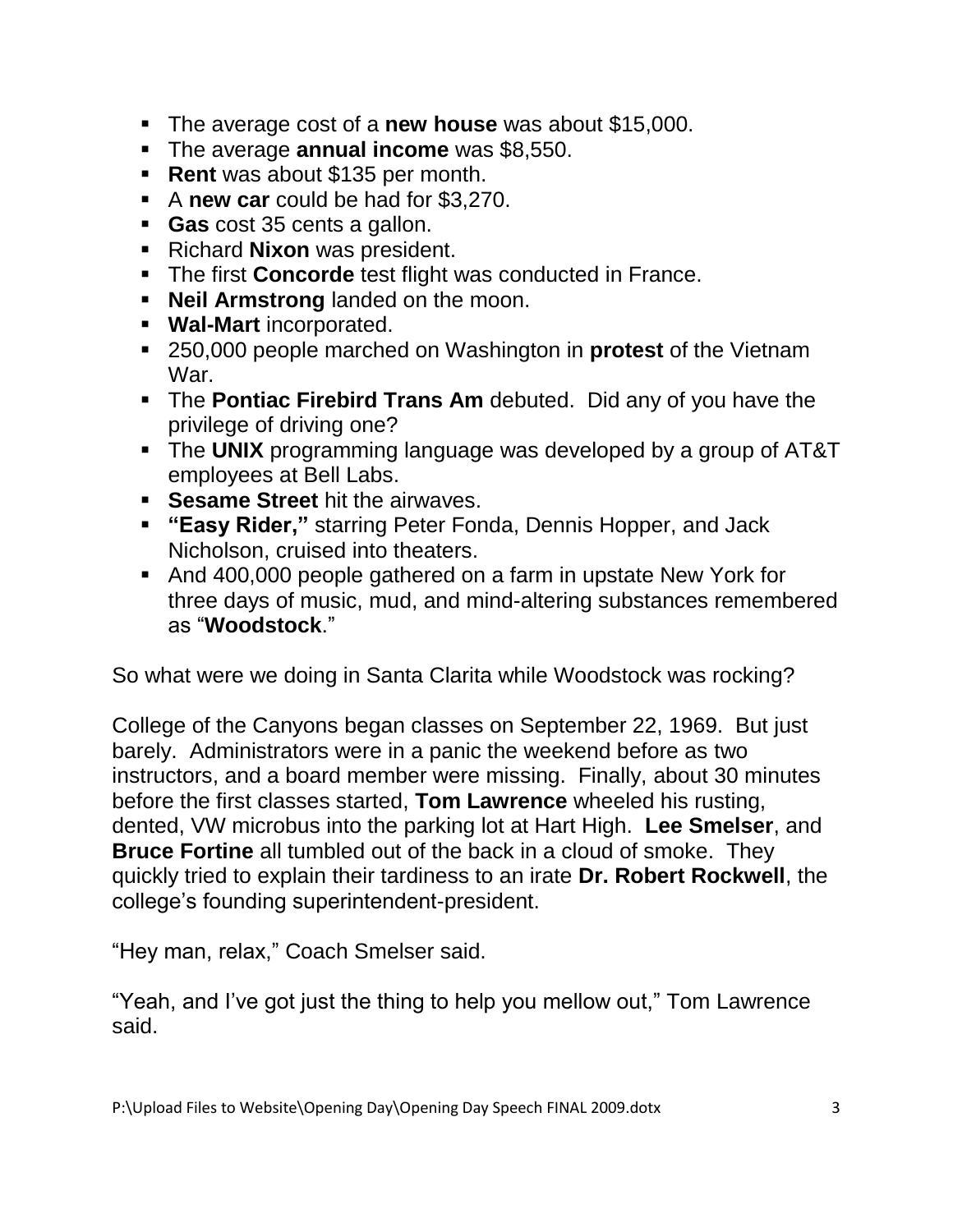"Relax?" Rockwell yelled. "Maybe you need a reminder of what's expected here at College of the Canyons."

"No, all you need is love," Fortine said.

OK, maybe not **all** of that story is true. But this part is.

Santa Clarita was a small town in 1969. In fact, it wasn't even called Santa Clarita.

- There was **Saugus** and Canyon Country, where a growing assortment of tract homes was sprouting.
- **Expanses of vacant or agricultural land** still separated the valley's distinct communities.
- $\checkmark$  Downtown Newhall was the established commercial center, featuring car dealerships, a supermarket, a bank and many other merchants that have since relocated.
- $\checkmark$  The master-planned community of **Valencia** was just two years old, luring young families from over the hill with homes priced at about \$25,000.
- $\checkmark$  Valencia Town Center did not exist, of course. Neither did the Valencia Auto Mall, Magic Mountain, Henry Mayo Newhall Memorial Hospital nor California Institute of the Arts, as they were several years from appearing on the local landscape.
- There was no Stevenson Ranch, **just a vast unadulterated plain** accented by rugged foothills that have since been terraced and built upon.
- $\checkmark$  The Valencia Industrial Center was just beginning to be developed.
- $\checkmark$  The single-screen Plaza Theater in Newhall and the Mustang Drive-In off Soledad Canyon Road were the only local cinematic venues.

**And our campus**? Well, it wasn't even our campus in 1969. The Newhall Land and Farming Company owned it, and grazed their vast herds of cattle here. Locals called it "Rattlesnake Gulch." The 153-acre plot was one of 45 sites that Dr. Rockwell and assistant superintendent **Mr. Gary Mouck** reviewed as possible locations for the campus. They even had their eyes on what is now the location of Magic Mountain. When they approached Newhall Land about acquiring that site, the company made a counter-offer, since it was already moving ahead with its original plan to open a Sea World theme park there. Newhall Land offered Dr. Rockwell the land we're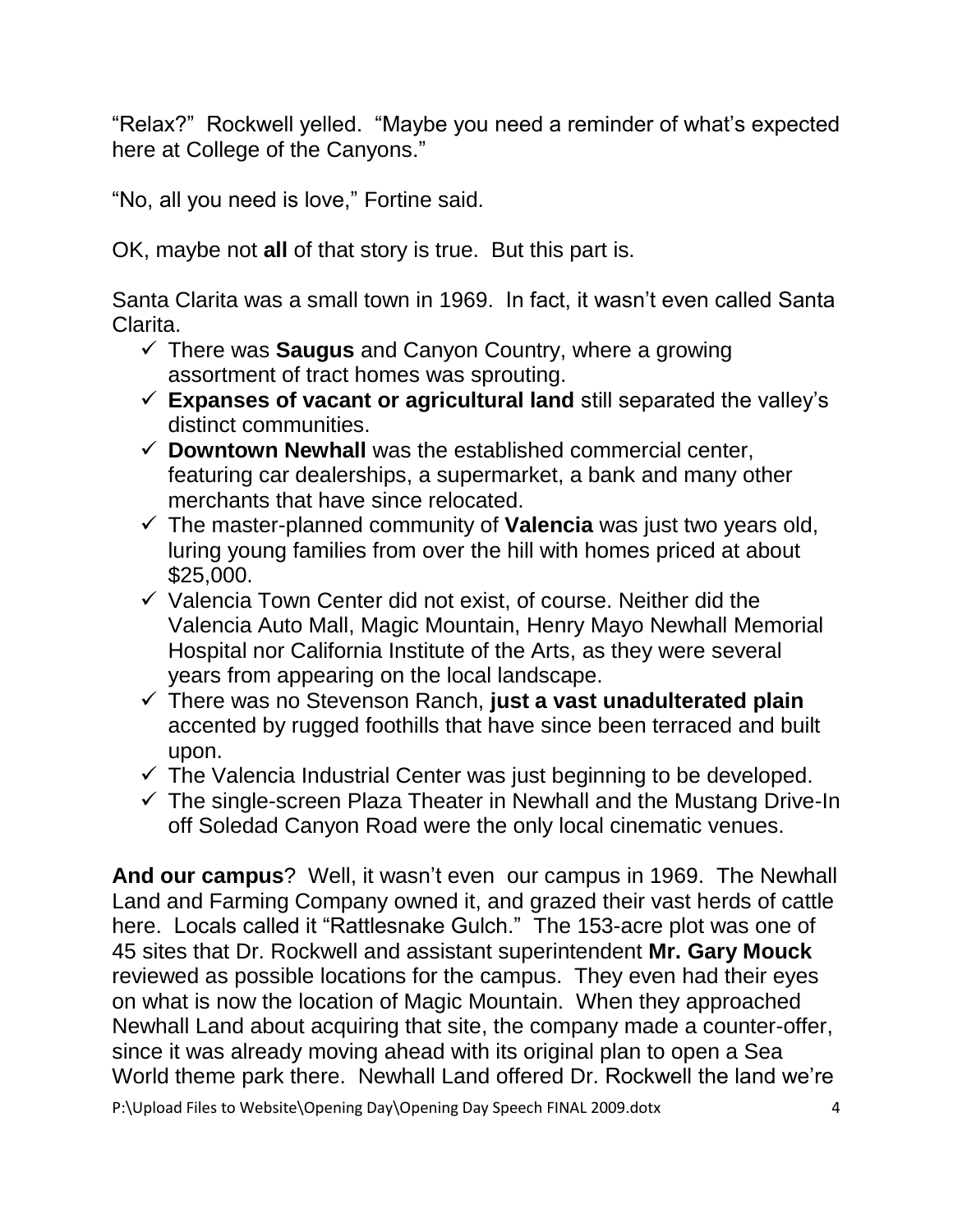sitting on here and the college district purchased the property for about \$10,000 an acre. That was below market value for the time, and Newhall Land even returned 10 percent of the purchase price as a donation to the fledgling college.

It was Gary Mouck who would eventually propose a name for the college that stuck. He was in his office one day in early 1969, examining topographic maps of the Santa Clarita Valley, when he noticed the large number of canyons. There already was a College of the Desert and a College of the Redwoods, so College of the Canyons made sense, he reasoned. On May 15, 1969, the Board of Trustees agreed. "College of the Canyons" won out over several other suggestions that included Santa Clarita College and Valencia College.

In the meantime, COC's classes were held that first year at **Hart High** in the afternoons and evenings after the high school finished its school day. Administrative offices were located several blocks away, on Arch Street, in a strip-mall storefront just over the railroad tracks at what used to be San Fernando Road.

The college organized its **first-year** schedule around the quarter system, with the winter quarter starting January 7, 1970 and the spring quarter commencing April 8, 1970. There was no summer quarter. The 29 majors and 150 classes taught by 31 full-time faculty were comprehensive for such a new institution.

And what about enrollment? That first year was not unlike this one at COC. Dr. Rockwell expected about 600 students to register for classes in the fall quarter. 735 showed up – a 23 percent increase over expectations.

That was then, this is now.

### **This semester:**

- $\checkmark$  We will likely serve more than 25,000 students.
- $\checkmark$  We will offer more than 1,400 classes sections in 109 degree and certificate programs each semester.
- $\checkmark$  Our budget will total more than \$175 million.
- $\checkmark$  We will have 195 full-time faculty, and 221 classified staff.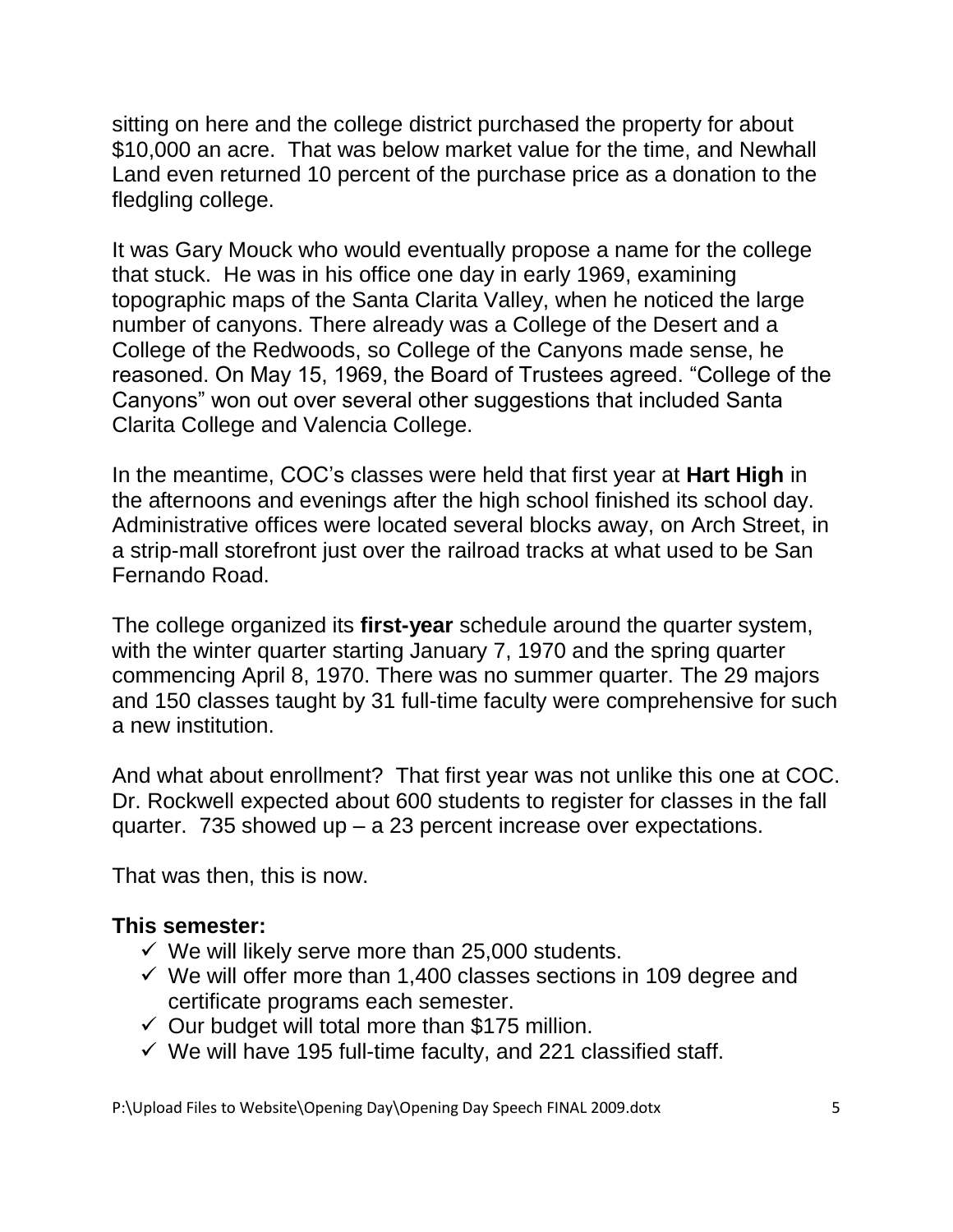- $\checkmark$  Instead of sharing space with the high school, we have two full service campuses and more than 650,000 square feet of space.
- $\checkmark$  We will field 16 inter-collegiate men's and women's athletic teams.
- $\checkmark$  We will have 51 student computer labs and 2,546 networked computers serving students, faculty and staff.
- $\checkmark$  We will generate more than \$7 million in grant revenue.
- $\checkmark$  We will transfer 49 percent of our students.
- $\checkmark$  We will graduate more than 1,000 students.
- $\checkmark$  We will provide more than \$6 million in financial aid to almost 3,000 students.

We've come a long way, baby! And we have created – together – a great foundation for our future.

As we began planning for this anniversary year, I charged a top secret committee made up of some of our most creative minds on campus with developing our tagline for this year. Their brainstorming sessions (coincidentally held in **Tom Lawrence's VW bus**) yielded dozens of ideas that can best be described as, well, groovy.

Let me share the **10 best ones** with you:

- 10. Lordy! We're Forty!
- 9. Celebrating 40 Years Let's Limbo!
- 8. Celebrating 40 Years No Wrinkles! (We've got Botox!)
- 7. I've got socks older than forty!
- 6. Celebrating 40 Years Anything But Old School!
- 5. Celebrating 40 Years From First Classes to First Class!
- 4. Quatro XXXX "I'll Drink To That"
- 3. 40 Years? We ARE the hill!
- 2. We Don't Look A Day Over 20! (But then we all need glasses!)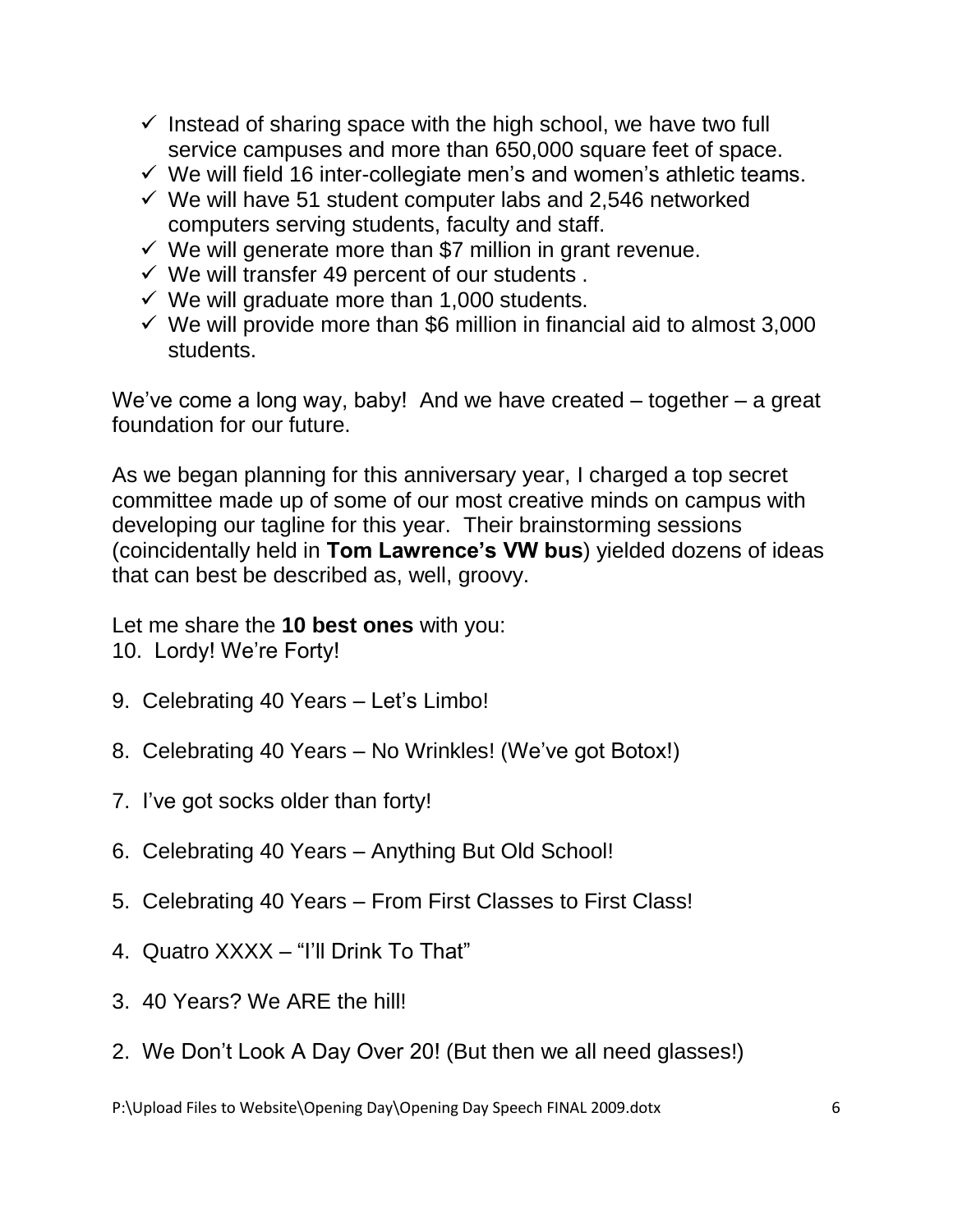1. 40 years of operation but we still have that new college smell

OK, so those weren't really contenders. While they may be funny, they don't really capture what we've been able to accomplish in the past four decades. So, we ultimately adopted **"Fulfilling Dreams for 40 Years"** because we have done just that.

Why use the word dreams? What do dreams have to do with higher education? Everything. The essence of a dream is change. It is the idea of transforming your current existence into something almost beyond imagination. We offer classes, grant degrees, and **provide training**. And our students go forward and use those new skills and experiences with which we've equipped them to achieve the transformations and dreams they have envisioned. We create opportunities for dreams to become reality. We are what we are because we first imagined it.

As I hear myself describe how all of us at College of the Canyons fulfill dreams, it sounds almost magical. A little like Disneyland maybe. Unlike CalArts, we weren't launched with funding from Walt Disney. But we do share some similarities with his magical theme parks.

Lee Cockerell spent a decade as the executive vice president of operations at Walt Disney World Resort in Orlando. In that role, he led a team of 40,000 cast members whose daily challenge was to create magic for the millions of people who visited the parks and resorts. He said this in his book "Creating Magic:" "It's not the magic that makes it work; it's the way we work that makes it magic."

That is especially true at College of the Canyons. We've been able to fulfill dreams for 40 years because of the way we work. Although much has changed over the past four decades, they way we work has remained constant and enabled us to accomplish amazing things. All colleges exist for one purpose: to help people achieve goals together that they would not individually achieve. What makes colleges different, is how they do that.

There are so many things that set us apart from the rest – that distinguish this college and predispose us to lead, to succeed and to thrive in all times, but especially in challenging, changing circumstances. Today I want to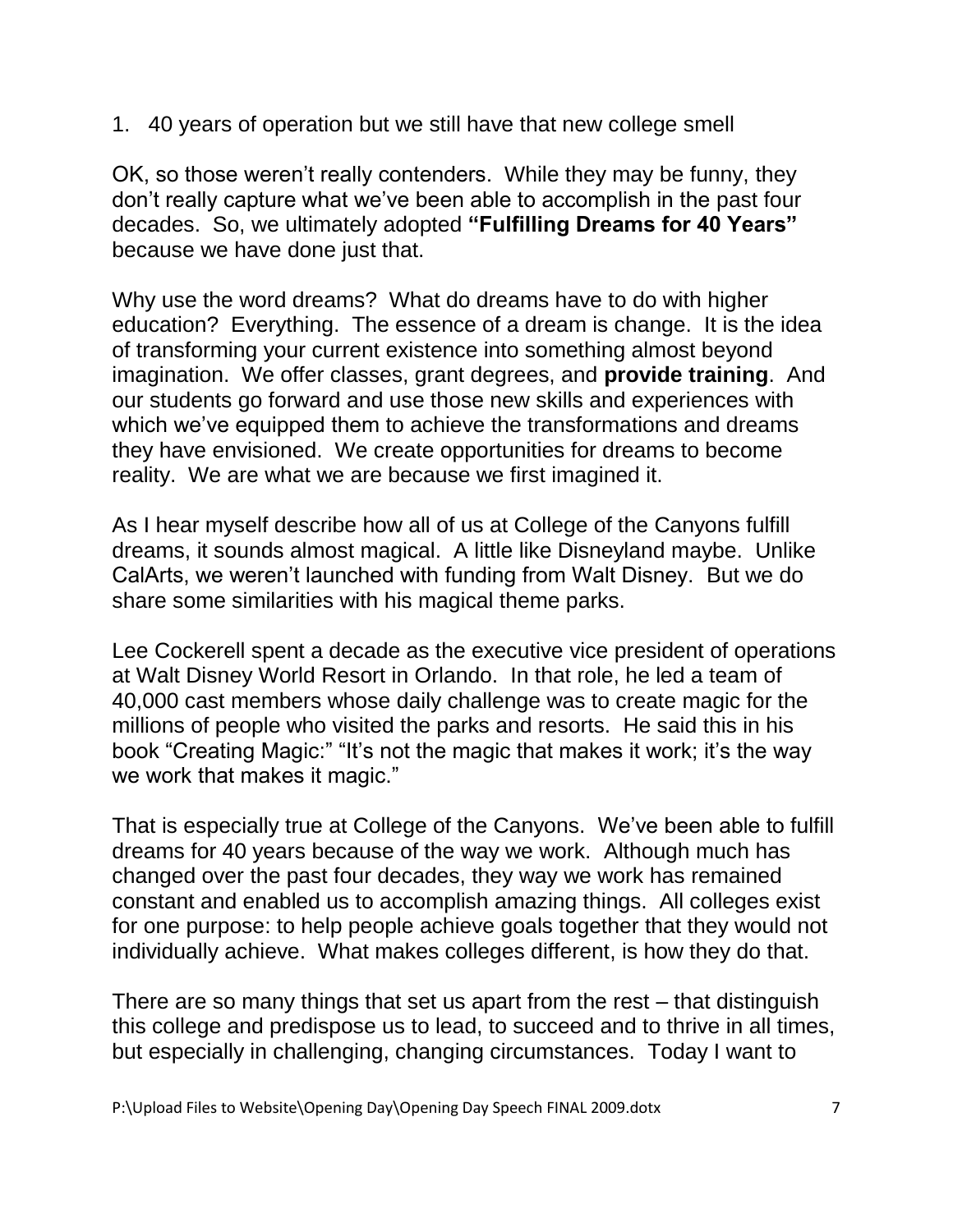focus on **four things** that characterize and distinguish how we work at College of the Canyons:

- We work with **commitment.**
- We work with a **positive attitude.**
- We work with **care.**
- We work with **courage**.

As a result, what we do matters, what we do makes a difference, and what we do results in excellence.

**We work with commitment. The people at COC have always been committed.** Committed to helping our students. Committed to each other. Committed to working though whatever circumstances we find ourselves in and committed to developing and thriving with our community.

As an amazing group of people, past and present, you have led us down the path to incredible things because of your commitment. There's a difference between interest and commitment. If you're interested in something, you'll stick with it for awhile. But if you're committed to something, you're in it for the long haul. In the process, commitment unlocks the doors of imagination, unleashes vision, and gives us the 'right stuff' to turn our dreams into reality.

### **People at COC have always been committed because:**

- $\checkmark$  They had vision and "the courage to go there."
- $\checkmark$  They knew what to do and mustered the strength to move forward
- $\checkmark$  They inspired others to follow
- $\checkmark$  They followed their beliefs
- $\checkmark$  They shared credit with others
- $\checkmark$  They realized when situations needed to be changed, and when it was time to move forward.
- $\checkmark$  They took responsibility for situations.
- $\checkmark$  They made a plan for change and carried out that plan.
- $\checkmark$  They did so with energy and enthusiasm.

As they did so, departments and individuals across campus have:

- $\checkmark$  Distinguished themselves with competence.
- Generated **respect**.
- $\checkmark$  Infused commitment and passion in others.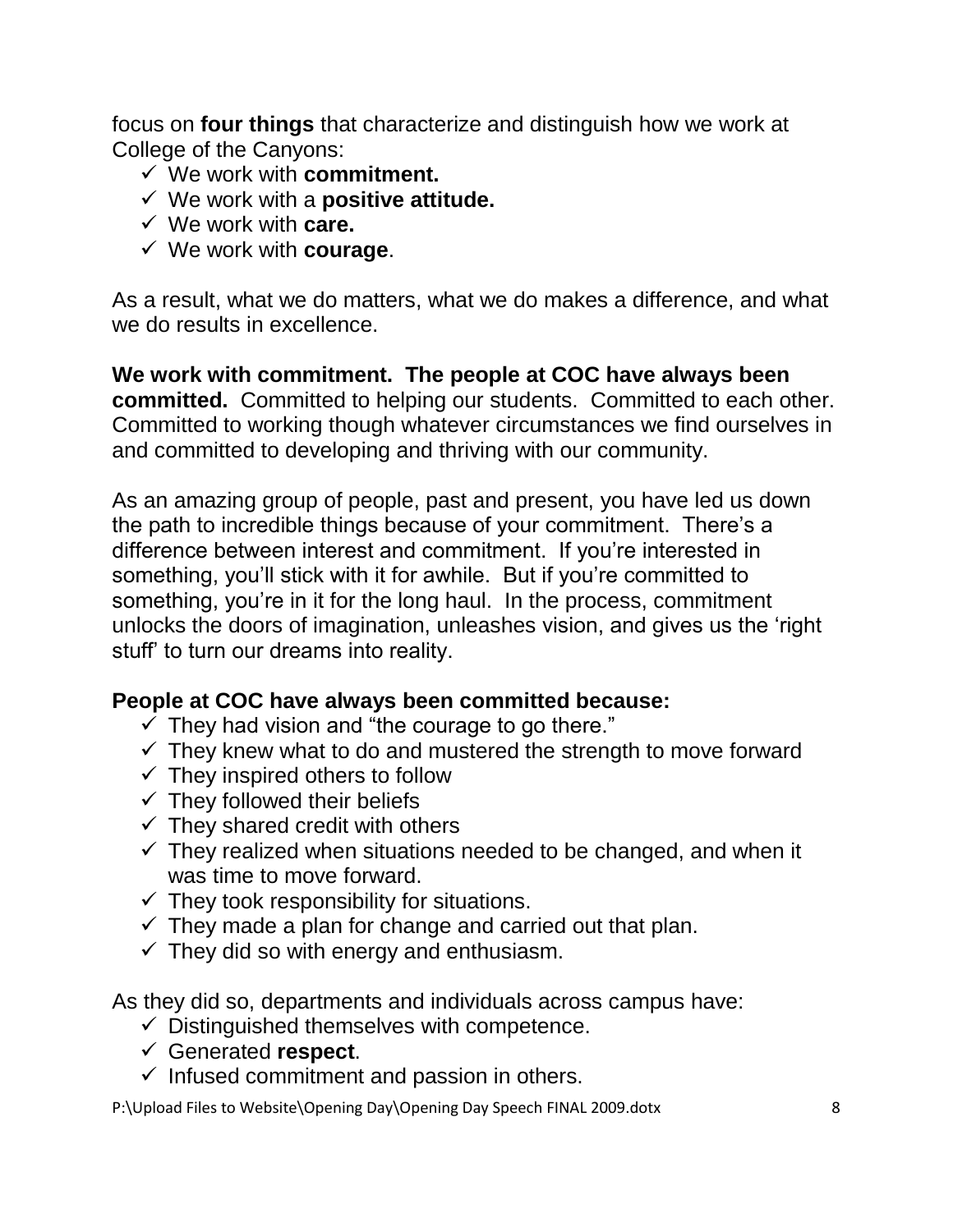### $\checkmark$  Inspired our students

 $\checkmark$  Won the **admiration** of our community

For those of you who are relatively new, I hope you can see that you have joined an amazing team!

You are committed together, and you are successful. That is what is so unique and that which stands out about what COC has achieved.

Whether it's getting **The Zone** up and running for our student athletes, making online enrollment available to our concurrently enrolled high school students, implementing **LEAP Team projects**, or keeping our campus colorful with **new landscaping**, you accomplish amazing things. Howard Schultz of Starbucks fame said it best: "Victory is much more meaningful when it comes not just from the efforts of one person, but from the joint activities of many. The euphoria is best when all participants lead with their hearts – winning not just for themselves, but for each other."

Change takes guts. It takes imagination. It takes commitment and that "on a mission" attitude we see all around us at COC. When the grenades are flying, the committed don't go AWOL.

These are the changing times in which a genius would wish to live. Great challenges call for great talent. And now, where we are opportunities are taking shape within problems. Out of challenges, we are creating miracles. Working together, learning together, risking together, there is nothing we cannot get beyond, rise above or overcome. Vitality shows in not only the ability to persist, but in the ability to start over. Ever tried? Ever failed? No matter. Try again. Fail again. Fail better. But keep going. And that's what we do at COC.

## **Second, we work with a positive attitude.**

The attitude that people bring to what they do either sets the stage for innovation or stifles it. At College of the Canyons, attitude lights the way for **dreamers, doers, and builders** and energizes us all as we do what we do in our own COC way.

The thoughts behind our words and actions create our attitude as we lift ourselves by our thoughts and what we think we can or cannot do! Because we think we can, **we create the force** that enables us to do so.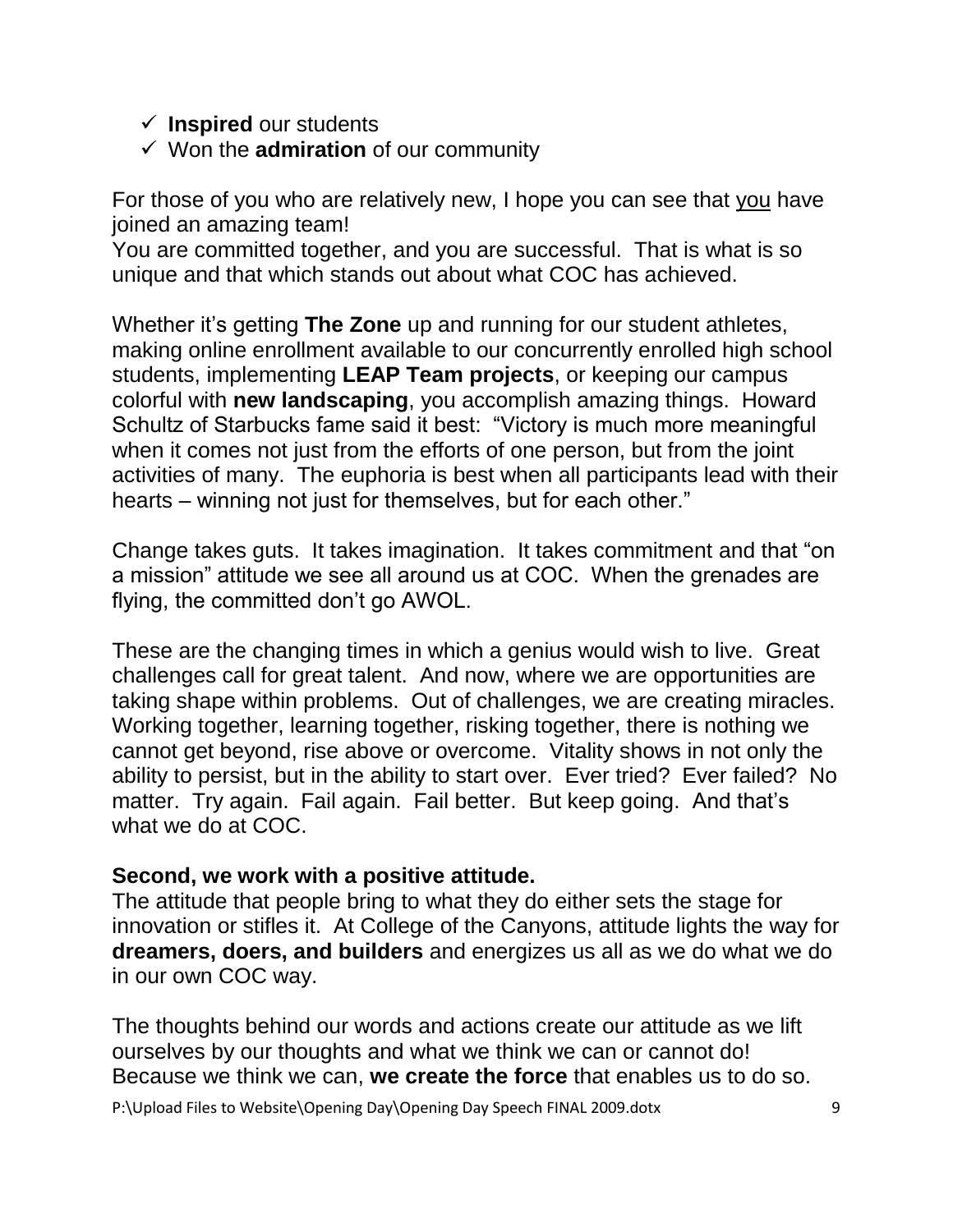It all starts with the thinking that comes at the beginning of any task. The attitude reflects the outcome. As Theodore Roosevelt said, "Believe you can and you're halfway there." It's that sense of optimism that led us to establishing a **Field Studies** station. It didn't matter that most community colleges don't do Field Studies. What mattered was that it was something good for our students, that we found a way to do it, and that we did it.

When we needed to pass a **bond measure** in 2006, some naysayers said we couldn't do it since gas prices were high and we had just passed a bond measure five years earlier and the voters wouldn't get behind us. We knew better. We believed we could, and we did. We had that confidence that working together, we would get it done.

When we approached the state about funding the **University Center**, they said no. We took that to mean, "No, not right now." So we kept asking because we believed in what we were trying to do. That belief proved infectious and eventually, the state caught our vision, believed that we could do what we said we could, and put \$20 million into the project.

Results like this are fueled by our attitude – our outlook on life. Each day here at COC we have a special fuel to get us to where we dream to go – that fuel is our "on a mission" attitude that is evident in every corner of the campus. That attitude – that fuel in all your tanks – makes a difference every day, but it is especially evident when times get tough. Hope believed is history in the process of being changed. People either make themselves miserable, or they make themselves strong. The amount of work it takes to do either is the same.

What's different is the attitude they put into it. The more we realize just how often things can go well for us, things get better. It is our attitude at the beginning of a difficult task, which, more than anything, will affect the outcome. If you believe it will work out, you'll see opportunities. If you believe it won't, you'll see obstacles. If you want to do something, you'll find a way. If you don't, you'll find an excuse. After all, you can't get "there" from "not here."

#### **Third, we work with care – we work with heart.**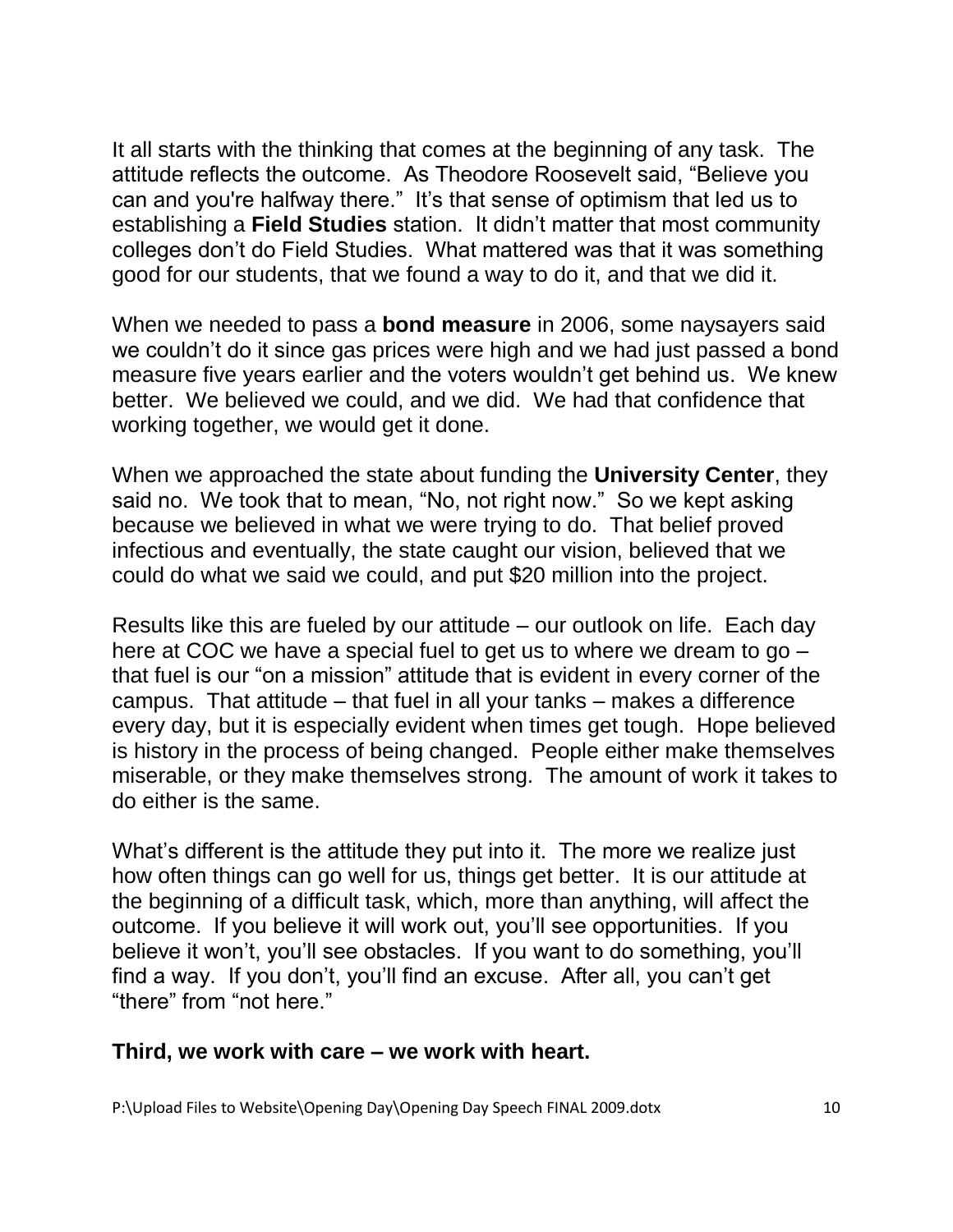The third thing that speaks loudly for itself, every day through your actions and the daily choices you make, is that you are committed, and it is part of your attitude to be compassionate and **care about others**. People at COC work with heart.

When the term "community" is used, the notion that typically comes to mind is a place in which people know and **care for one another** – the kind of place in which people do not ask "how are you?" as a formality, but care about the answer. Appreciation can make a day - even change a life – and whether you know that or not, you do so daily.

You think about others and always:

- $\checkmark$  Have time to listen
- $\checkmark$  Write nice little notes of thanks and encouragement
- $\checkmark$  Get involved to solve problems
- $\checkmark$  Welcome new staff to the College of the Canyons
- $\checkmark$  Plan parties to celebrate others' successes
- **Exhibit joy and laughter**
- $\checkmark$  Offer your unselfishness and sincere concern for your colleagues
- $\checkmark$  Are willing to take on whatever is needed in order to help your colleagues and students have the best experiences possible
- $\checkmark$  Rally when adversity comes
- $\checkmark$  Are compassionate and human.
- $\checkmark$  Love and accept people's inabilities as well as their strengths
- $\checkmark$  Challenge others to have confidence in and respect for each other.
- $\checkmark$  And you never, ever, give up on what you believe you can do together.

You are a family. You Value people and your relationships, and caring about others and our students is our competitive advantage that helps to distinguish us from the rest and lets us do things others only dream about.

## **We work with courage.**

The fourth characteristic of the reputation that we have built these past four decades is courage.

My definition of **courage is a willingness try**, for as Theodore Roosevelt said: "Far better is it to dare mighty things, to win glorious triumphs, even though checkered by failure... than to rank with those poor spirits who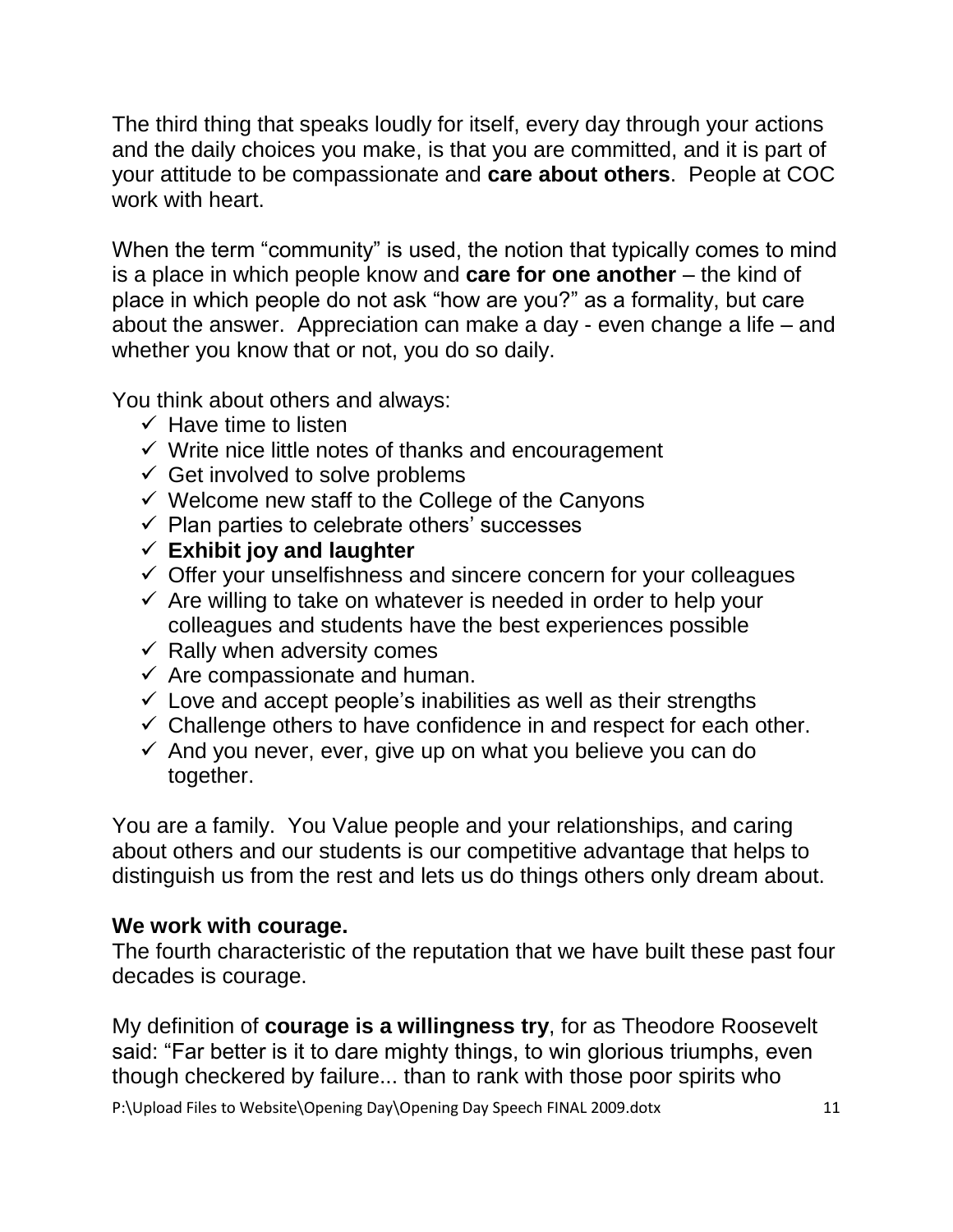neither enjoy nor suffer much, because they live in a gray twilight that knows not victory nor defeat."

We're different at COC

- $\checkmark$  We drive away our fear with action.
- $\checkmark$  We make finding a solution a higher priority that placing blame.
- $\checkmark$  We don't waste time pointing fingers—instead—we work to get it right.
- $\checkmark$  We get it; we realize that this is a place where action pays of f moping about circumstances does not.
- $\checkmark$  We leap and risk. We know that change starts when someone sees the next step.

Our humor, our desire to be good, better and best, our ability to respond, to coordinate and cooperate with others, our ability to look at things from a different perspective affects our attitudes and form the foundation for what we do and what we achieve. It is about what we do with, and how we react to what happens to us. It's about overcoming fear, dealing with uncertainty and raising the bar.

Not only do we dream big ideas at College of the Canyons, but we also move to implement them – the **University Center**, Academy of the Canyons, a second campus, two bond measures in five years, online classes. All of these had an element of risk, the possibility of failure. Nobody would have blamed us if we weighed the risks and decided to walk away. But we had the courage to try. And every one of those seemingly risky endeavors were embraced by our students and community and are now considered "glorious triumphs."

At the same time, courage is something in short supply these days. People look around and they are scared. Things have changed. Instead of reacting with reason and looking common sense solutions, many of our colleagues at other colleges reacted with fear. They took drastic action, and their students, staff, and faculty have suffered. Layoffs. Furloughs. Cancelled summer, winter, and inter-session. Student services functions eliminated. Lives altered, opportunities lost, dreams delayed.

Many colleges looked to someone to blame, and they were successful. The search for someone to blame is always successful. But unfortunately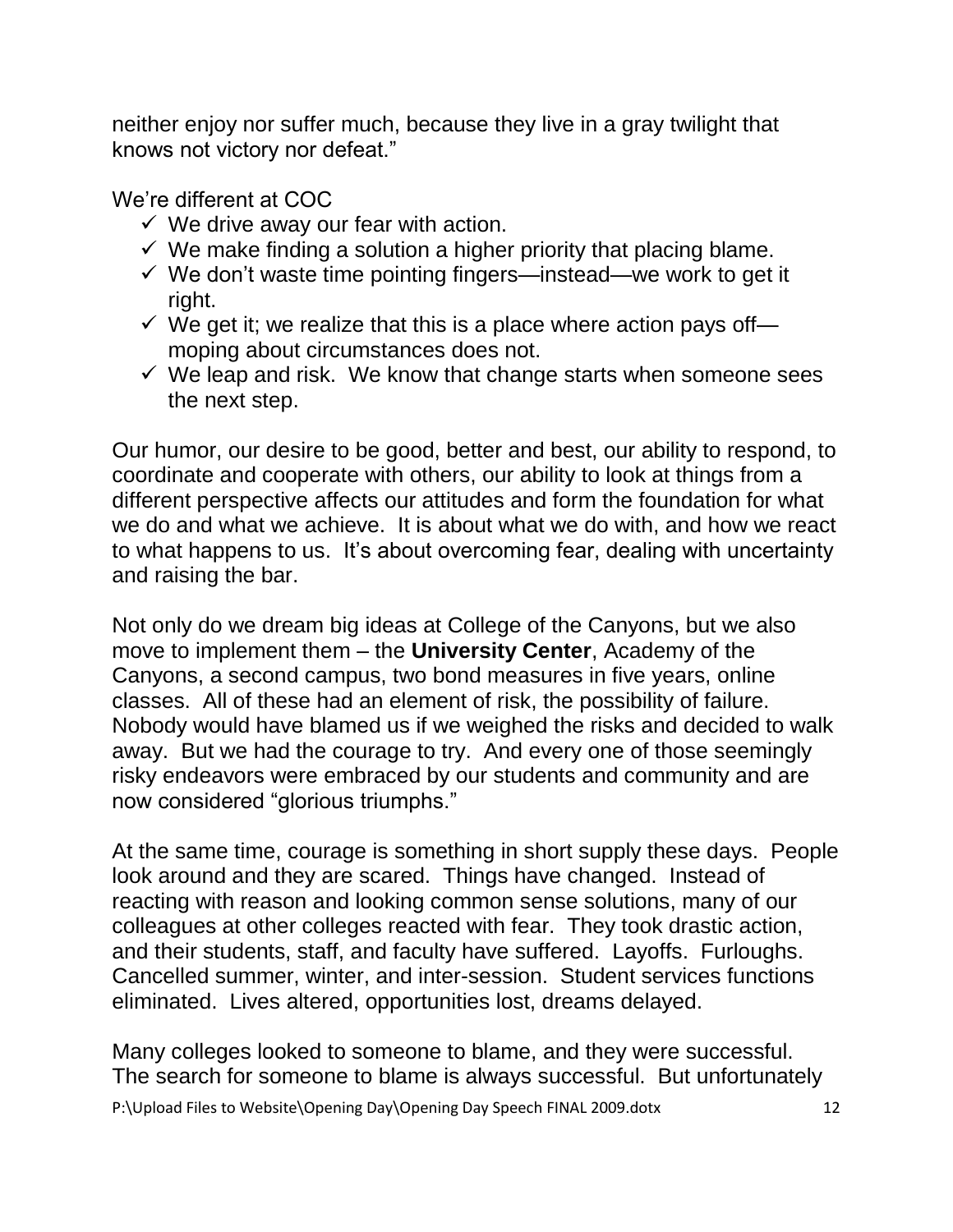for them, when they blame others, they give up the power and motivation to change. Change takes guts. It takes imagination. It takes commitment.

Like every other college in the state, we too faced revenue shortfalls. But we pulled together, looked for the common good, and we responded with a strategic, thoughtful, methodic approach that sought to use the resources we do have to benefit the most people. We reduced class offerings, but kept those courses most needed by students. We slowed hiring instead of resorting to furloughs or layoffs. We pursued and secured outside resources, developed partnerships and helped out those less fortunate than us (*little kid story*).

And through it all we have remained a **beacon of hope and opportunity**. Whenever I'm out and about in Santa Clarita, people stop me to tell about their experiences with COC. But really, they're talking about all of you. You are the smiling face who enrolls them in their classes. You are wisdom of experience that helps them choose a major or course of study. You are the passion and enthusiasm that inspires them to learn in the classroom and help them achieve their dreams. We have served 12 percent more summer school students, and enrollment for the fall is up 18 percent. People know they can count on us, and it's because we have the courage to do what's right in difficult times.

A sample of recent headlines underscored the difference between College of the Canyons and other community colleges. I flipped through a stack of articles sent to me by PIO and read things like:

- **CSU Approves 20 percent fee hike**
- **UC Regents approve furloughs for 140,000**
- **Budget may again sink into deficit**
- **CSU may cut future enrollment by 10,000**
- **State budget shortfall getting worse -- a lot worse**
- **Short-term cuts, long-term worry for our colleges**
- **California's higher education system could face decline**
- **Cal State, UC hike fall tuition fees**

Article after article with bad news. But the COC headlines were a marked difference:

**COC Helps Paramedics Make the Next Jump**

**COC moves forward with Applied Technology Center**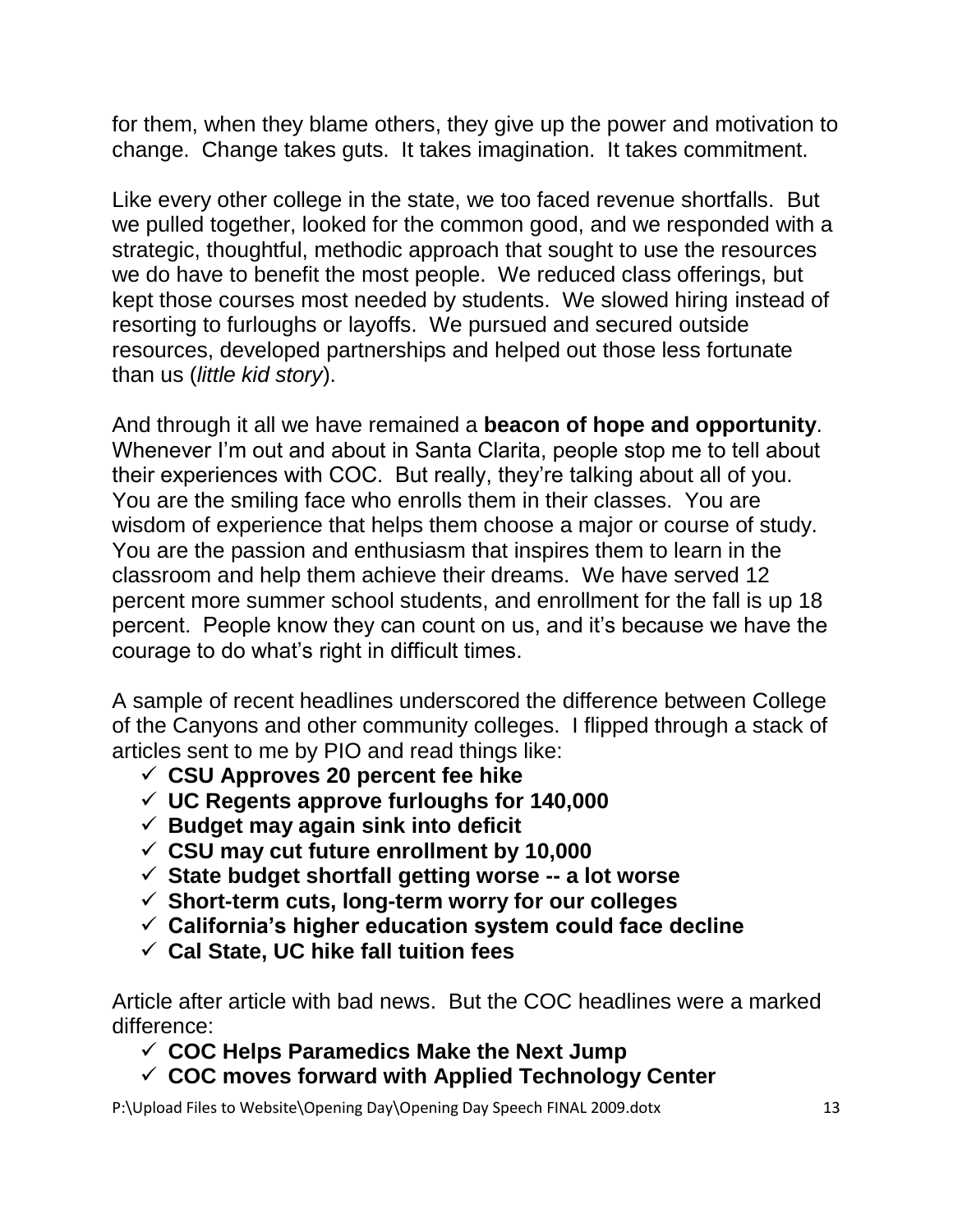- **Small Business Center Serves 100th Client in San Fernando Valley**
- **College of the Canyons Offers Assistance to Re-entry Students and Job Seekers**
- **COC students excel on land surveying exam**
- **COC's enrollment soars**

Things are different here because of the courage that we exhibit as a team to move forward with confidence and meet our community's needs. As Noah benShea said, **"Things don't have to be good for us to be great."** And never doubt it – you are great, and that makes College of the Canyons great!

These four characteristics that distinguish us – working with commitment, working a positive attitude, working with heart, and working with courage – result in excellence and making a difference that matters. Success does not lower its standard for us. We instead raise our standards to success.

We are leaders in our field. We aren't A+ in some things and C+ in others. We are As straight across the board. And we are that because you all are genuine craft persons. You don't cut corners on your work. It isn't because duty says you shouldn't. It's because passion says you couldn't. We are all capable of doing so much more than we usually permit ourselves if we let ourselves. And, at COC, we do. People become who they are. Even Beethoven became Beethoven and **you** have become the best that there is.

I'll put you, the COC team, up against anyone else any time, any where, as you distinguish your work, your role in this carrying community with commitment, attitude, care and courage, and as a result, you achieve excellence each and every day. Excellence, as you know, is the notion that if something is worth doing, it is worth doing well. I see that spirit in action every day at College of the Canyons and it shows in every part of every operation on this campus. It's not always easy, but you make it look that way.

Education is different than so many other professions. A doctor can go months between seeing patients. Those who make things never meet those who buy what they made, nor do they see the recipients use and enjoy the final product.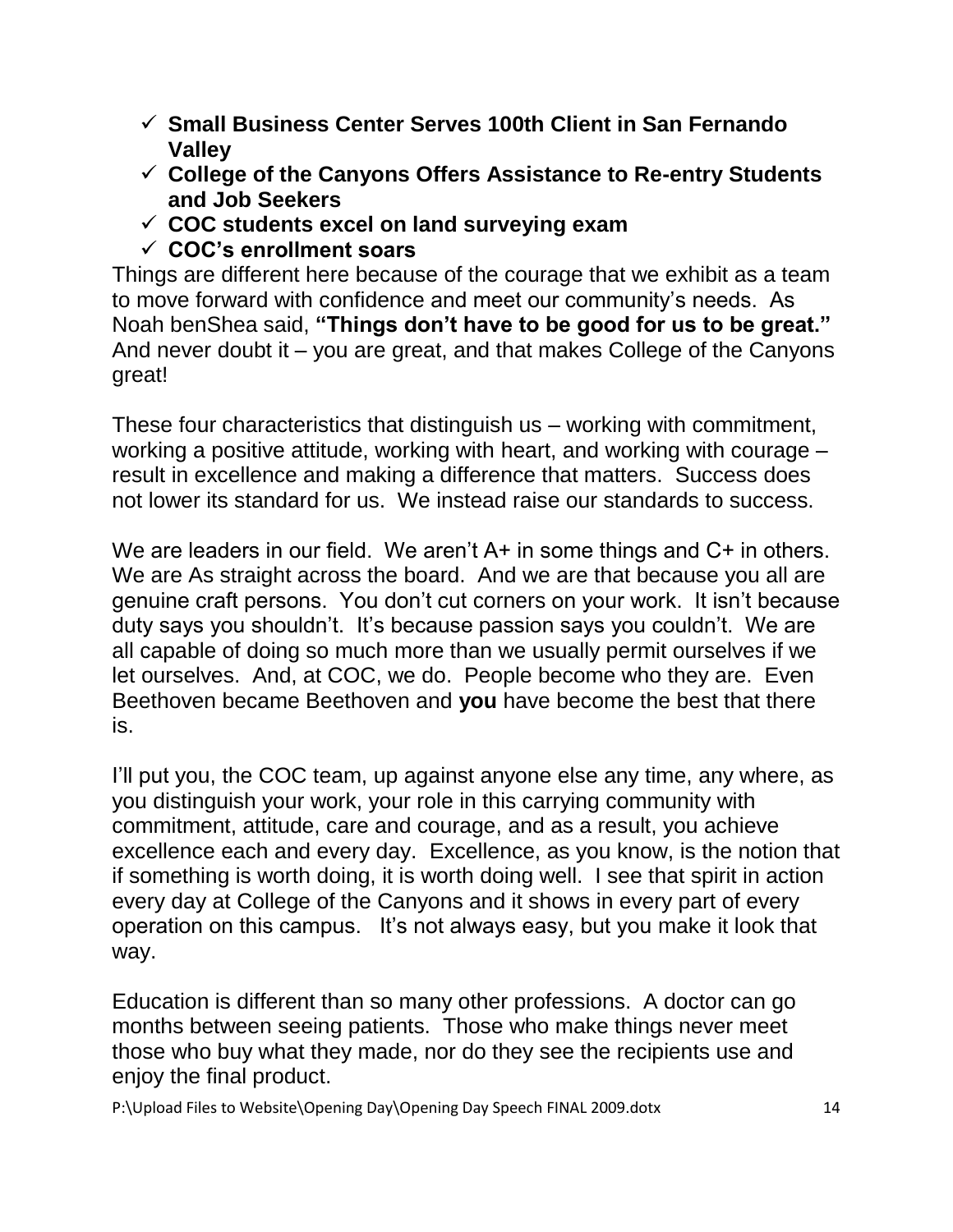That disconnect is erased on a college campus. We have the privilege of seeing firsthand the difference we make in other's lives. We interact with students several times a week. We can see them shaped and changed by the knowledge they acquire and the support they receive. The feedback is immediate. The results are tangible. The gratification is instant. And it inspires us to continue our efforts.

Take, for example, the way we've handled the flood of students enrolling here for this semester. We'll end up serving 30 percent more students than we did last year. The process of enrolling that many people is daunting. But despite the lines stretching out of the A Building Lobby and down the sidewalk, those of you who work in Counseling and Admissions and Records you patiently answered questions, deftly moved the paperwork through and saw to it that all those students could enroll and begin fulfilling their dreams. In fact, on Tuesday of last week, you served almost 1,000 students who showed up on campus.

You brought your "A" game during this hectic registration period, but I know that you're always on. Lee Cockerell said, "Behave as if you're always on stage, because in a way, you are." You do the right things in the right way, even when you don't have a 1,000 pairs of eyes watching your every move. You are not part-time professionals who only perform when the spotlight is on you – you are full-time professionals who are always at the top of your game.

At COC you'll never hear, "We almost had a great year," "We almost achieved our goals," "We almost did what we said we would do?" Instead, we look at each other and say: "We did!" That explains why we are constantly being recognized for our achievements. Whether it be:

- Receiving a full **reaccreditation** with 12 commendations.
- **LEAP** earning the National Innovative Program Award from the North American Council for Staff, Program and Organizational Development.
- $\checkmark$  The **Automotive Technology** program that achieved National Institute for Automotive Service Excellence (ASE) certification.
- $\checkmark$  The Hewlett Leaders in Student Success program, which honored College of the Canyons as one of three California community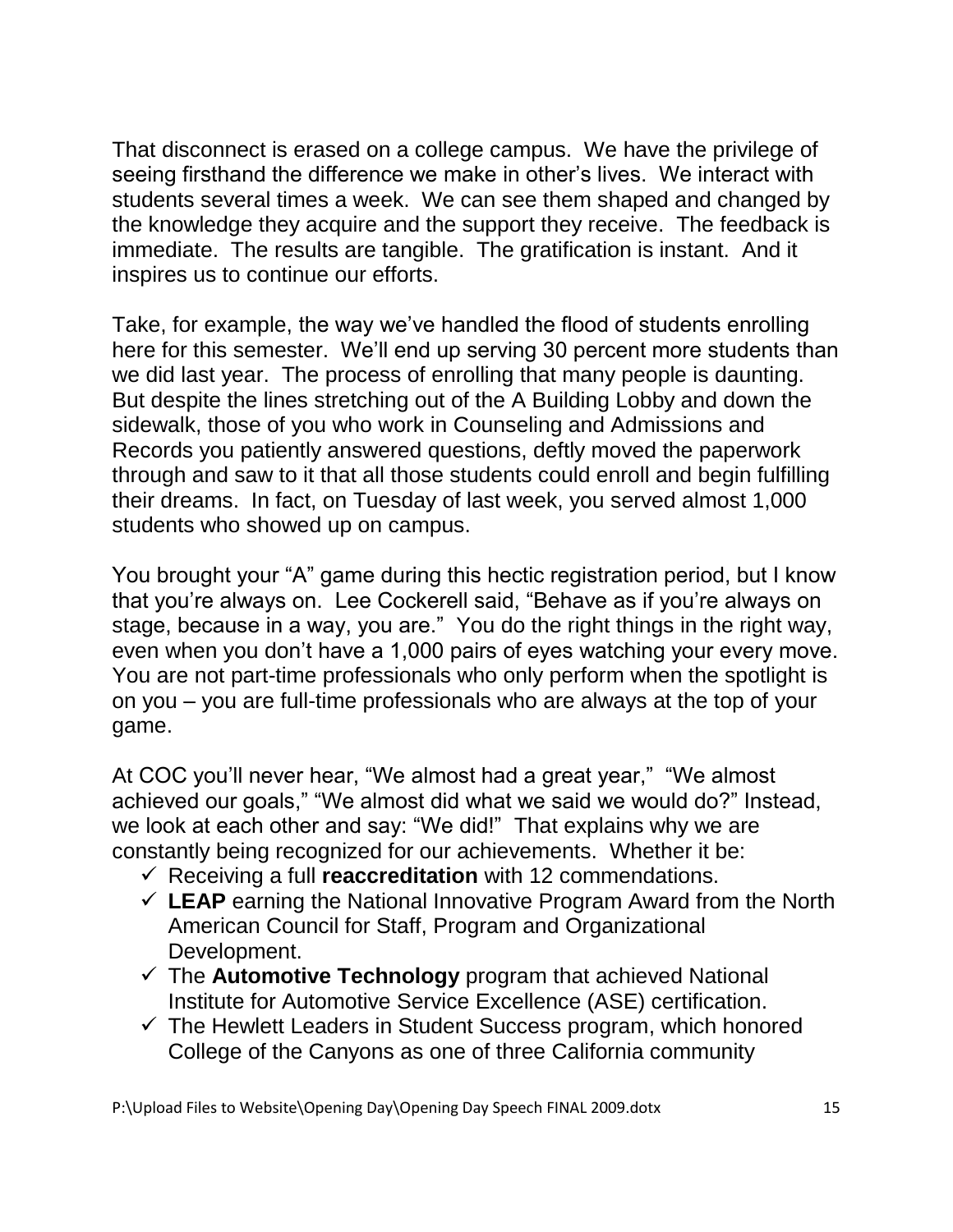colleges for the use of innovative and proven teaching strategies in the college's 'basic skills' foundational math and English programs.

- Our **Service Learning Program** being named to the President's Higher Education Community Service Honor Roll in recognition of the college's wide-ranging community service-learning courses and programs available to students.
- $\checkmark$  The college receiving the "Best Large Employer to Work For" honor in the first-ever "SCV Best Places to Work" competition.
- $\checkmark$  Starting the GO and PAL programs for students wanting to fast-track their educational progress.
- $\checkmark$  The Speech Team taking first place in the small schools division at the Pacific Southwest Collegiate Forensics Association spring championships.
- $\checkmark$  The Institute of Teaching and Learning (ITL) winning the coveted Academic Senate for California Community Colleges Exemplary Program Award for its excellence in providing faculty members with an innovative professional development program.
- $\checkmark$  The Small Business Development Center receiving the Service Excellence and Innovation Award.
- $\checkmark$  Or all seven land surveying students who took the Land Surveyor In Training (LSIT) exam passing the exam. While it typically has a 36.2 percent pass rate, COC's pass rate was 100%.

These are only a few of the ways we have distinguished our college this past year, at College of the Canyons, excellence is an ongoing pursuit. You recognize that fact that we have not arrived. So you all continually raise the bar, and then leap over it. You set new standards and exceed them. You are constantly pushing to do things that set the pace for others and enable us to be current, responsive and of a quality to which others aspire.

This year will be no different. Thanks to your innovation, creativity, and commitment to doing new things, and doing old things better, we can look forward to:

- $\checkmark$  Launching a K-12 outreach program through our Performing Arts Center with special school bus-in performances and in-school assemblies.
- $\checkmark$  Opening a new Early Childhood Education Center at the Canyon Country Campus.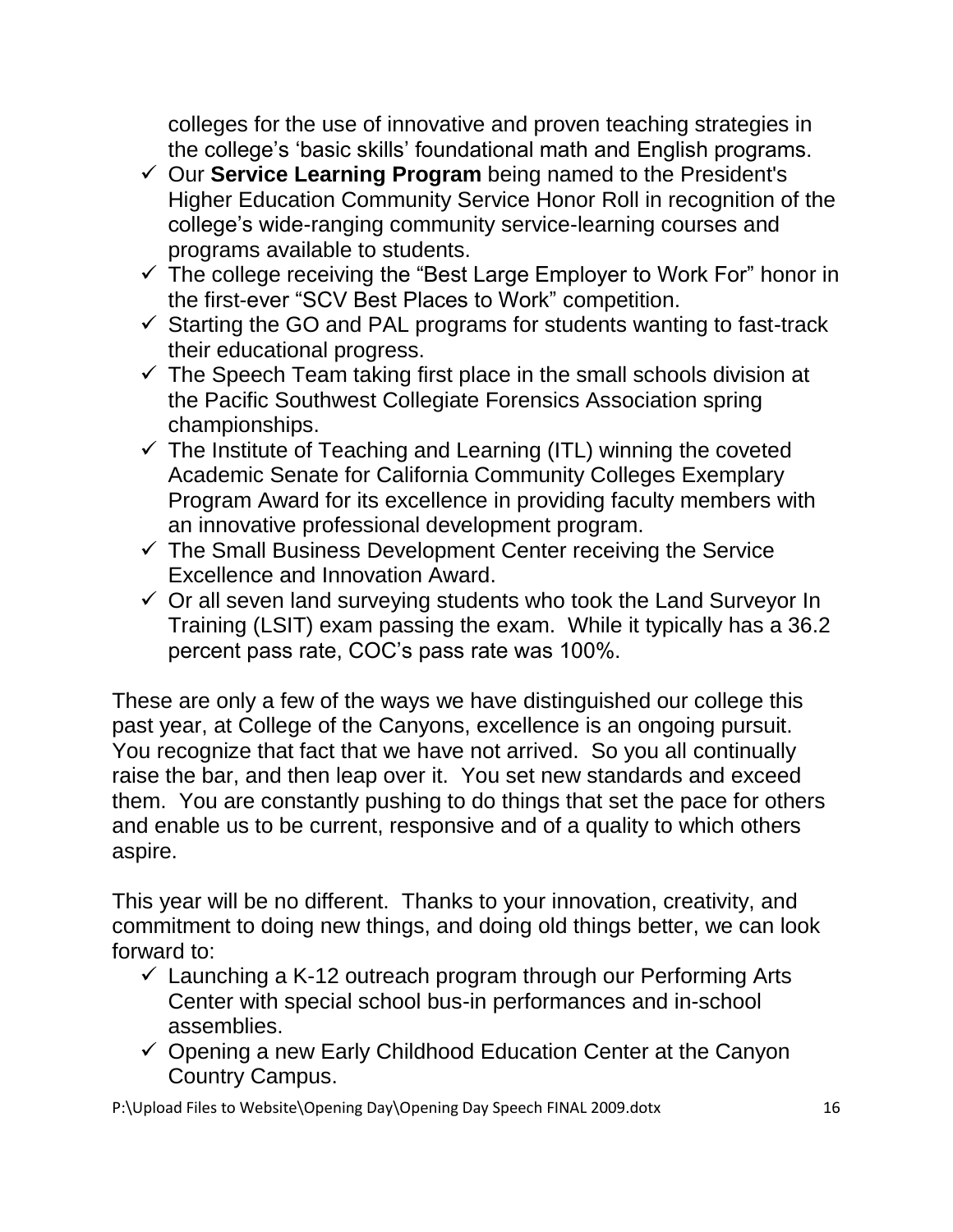- $\checkmark$  Starting a **Medical Laboratory Technician** training program in the Allied Health Division.
- Offering an **Optometric Technician Training** program through Community Education.
- Recruiting international students **from Kuwait, the United Arab Emirates, and Bahrain**, thanks to Bruce "Almost of Arabia" Pelkey.
- Implementing **an "Online Career Advisor"** allowing anyone, anywhere to get their career-related questions answered via email.
- $\checkmark$  The debut of the **new COC Honors program**.
- $\checkmark$  Deploying six new programs that grew out our last **LEAP** session:
	- $\circ$  The Get Real Center Re-Entry and Adult Learners,
	- o Project-Based Learning Model,
	- $\circ$  BIT Behavioral Intervention Team,
	- o Idea Incubator Program
	- o Gardens of the Canyons, and
	- o Team ABC Arts and Business Learning Community at College of the Canyons.
- Moving to an **online application viewing system**, so those of you on hiring committees won't have to troop down to HR to screen applications in person.
- Opening the **University Center.**
- The **Cooperative Work Experience Education program** reaching a significant milestone: helping its 1000th student acquire an internship.
- $\checkmark$  Breaking ground for the expansion of **Mentry Hall.**
- $\checkmark$  Opening the Writing Center.
- Making our first big push **into social networking**, tapping into both Facebook and Twitter with the year-long "40 Ways to Change Your Life at COC" promotion.
- Starting construction on the **Applied Technology Building** at the Canyon Country Campus.
- $\checkmark$  Initiating the **Idea Incubator** to support the development and implementation of new ideas.
- Opening an **SBDC training center** in the Antelope Valley.
- Opening the new Sigma Center **Math** Lab.
- Leading the way in sharing our successes through the **Skills for Success** program.

Every 24 hours as we usher in a new day, we have a choice to make about how we approach and perceive what greets us. We have the choice to